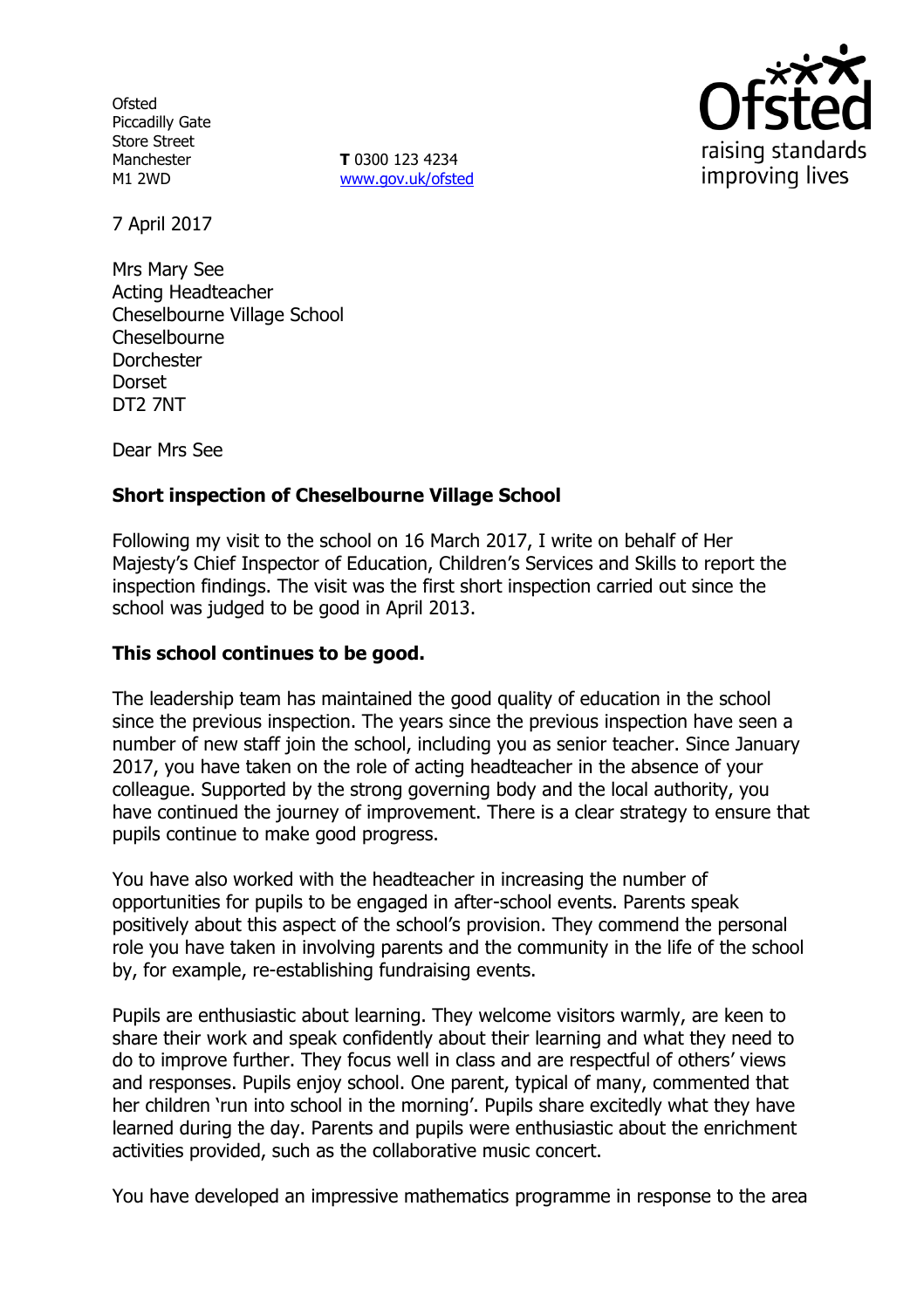

for improvement identified at the previous inspection. Teachers are now skilled at planning interesting opportunities for pupils to practise their mathematical skills. You have provided a focus around mathematics at key events in the school year, for example calculating budgets at Christmas time and speed and distance at sports day. You have also created opportunities for pupils to practise their mathematical skills in other areas of the curriculum, such as children in Reception weighing and measuring model dinosaurs and everyday objects. As a result, pupils are making strong progress in their mathematics.

## **Safeguarding is effective.**

The culture of the school is one where every member of staff and volunteer is aware of their responsibilities to safeguard pupils. They receive regular training and support. Leaders with specific responsibility for safeguarding and all staff are rigorous in their engagement with external agencies to ensure that concerns are followed up. Pupils say they feel safe and supported at the school. They support one another well if they have a concern or worry. Risk assessments are thorough and briefings given to pupils before events are carried out regularly. Pupils are active participants in this process and develop a good understanding of how to keep themselves safe as a result.

Documentation demonstrates that staff carry out thorough checks to ensure that the school is a safe place to be. Responses by staff and parents to Ofsted's questionnaires agree that children are safe and well cared for.

# **Inspection findings**

- My first key line of enquiry explored the security of leadership in the school. You and other staff are providing strong leadership of learning. The headteacher has been absent for some time and throughout this period you have ensured that pupils continue to make good progress. Staff work well together to ensure that the school remains a safe place which focuses on the progress pupils make in their learning. More recently, governors have worked effectively with the local authority to ensure that the acting leadership team is well supported. They have employed an experienced national leader of education (NLE) to provide support to you in your leadership role. In a short space of time, you have built a strong team and remained focused on improving the quality of teaching and learning. As a result, the progress that pupils are making has been maintained.
- Furthermore, the newly appointed chair of governors brings a wealth of experience and skills to the role. She has quickly got to grips with the school's priorities for development. The governing body has been strengthened by the appointment of new governors who bring specific skills. Careful thought has been given to ensuring succession planning to secure the future of governance.
- My second trail focused on pupils' progress in writing. In 2016, pupils did not make as much progress in writing at key stage 1 as they did in reading and mathematics. Boys, in particular, did not make progress as rapidly as girls. You have undertaken close analysis of performance information to identify specifically where there are shortcomings in pupils' writing. Your analysis revealed specific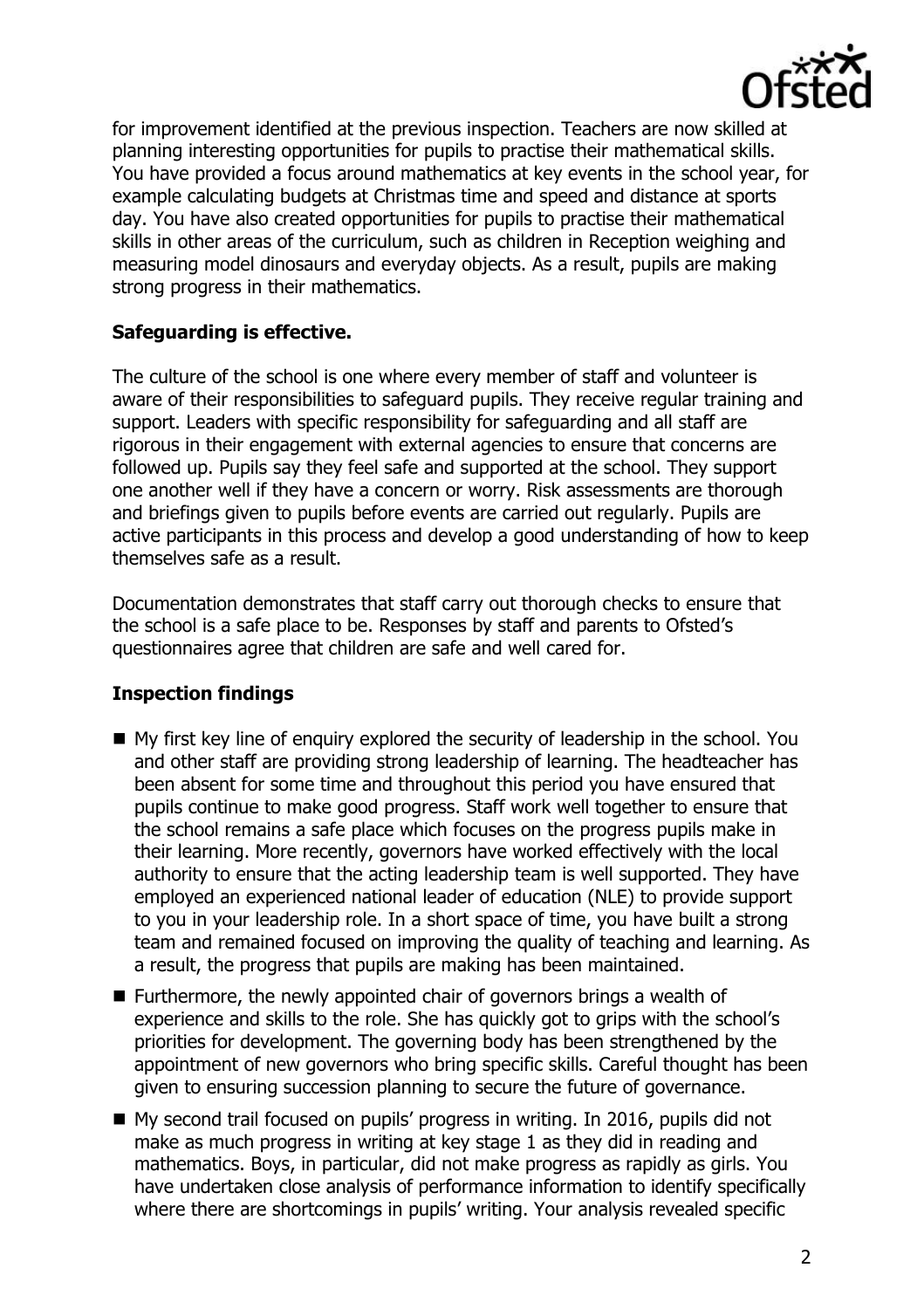

areas where pupils needed support and you have put in place greater opportunities for boys, as well as girls, to succeed. For example, you have targeted fine motor skills in the early years, with children engaging in sewing, model-making and fine sketching to develop pen holding, before graduating on to writing with sticks and stones to teach correct letter formation.

- The enthusiasm of formerly reluctant boys to engage in writing is evident. Pupils talk about the positive effect of monthly writing tasks. Your analysis has also ensured that pupils are challenged in their writing and this is evident in classrooms and in books. As a result, pupils, and especially boys, are making more rapid progress in key stage 1.
- My next trail examined pupils' progress in reading. Across the school, you have engaged pupils and parents in the importance of reading regularly. In addition, you have given pupils more structure to their reading and provided progression routes so that they take greater ownership of their own reading. Pupils engage in reading throughout the school and the rapid progress they are making means more pupils are on track to meet or exceed the expectations for their age.
- My final trail explored the effectiveness of leaders in improving the achievement of the most able pupils in mathematics. These pupils are challenged more regularly than previously, following the introduction of systematic teaching across the school in mathematics. Careful analysis of progress against learning objectives means that teachers throughout the school are able to diagnose pupils' learning needs more effectively and apply centrally developed resources to ensure that they make progress; for example, the 'concrete–pictorial–abstract' approach to teaching, which you have developed in your capacity as the leader for mathematics. This whole-school approach is having a positive impact on pupils' ability to solve problems in mathematics, with pupils making accelerated progress and a greater number are on track to reach greater depth in their learning at the end of each key stage.

# **Next steps for the school**

Leaders and those responsible for governance should ensure that:

- $\blacksquare$  teachers plan learning that challenges pupils to apply their reasoning skills and solve problems in subjects across the curriculum
- $\blacksquare$  teachers build on the rapid progress made by pupils in writing at key stage 1 in Years 3 and 4.

I am copying this letter to the chair of the governing body, the regional schools commissioner and the director of children's services for Dorset. This letter will be published on the Ofsted website.

Yours sincerely

Matthew Shanks **Ofsted Inspector**